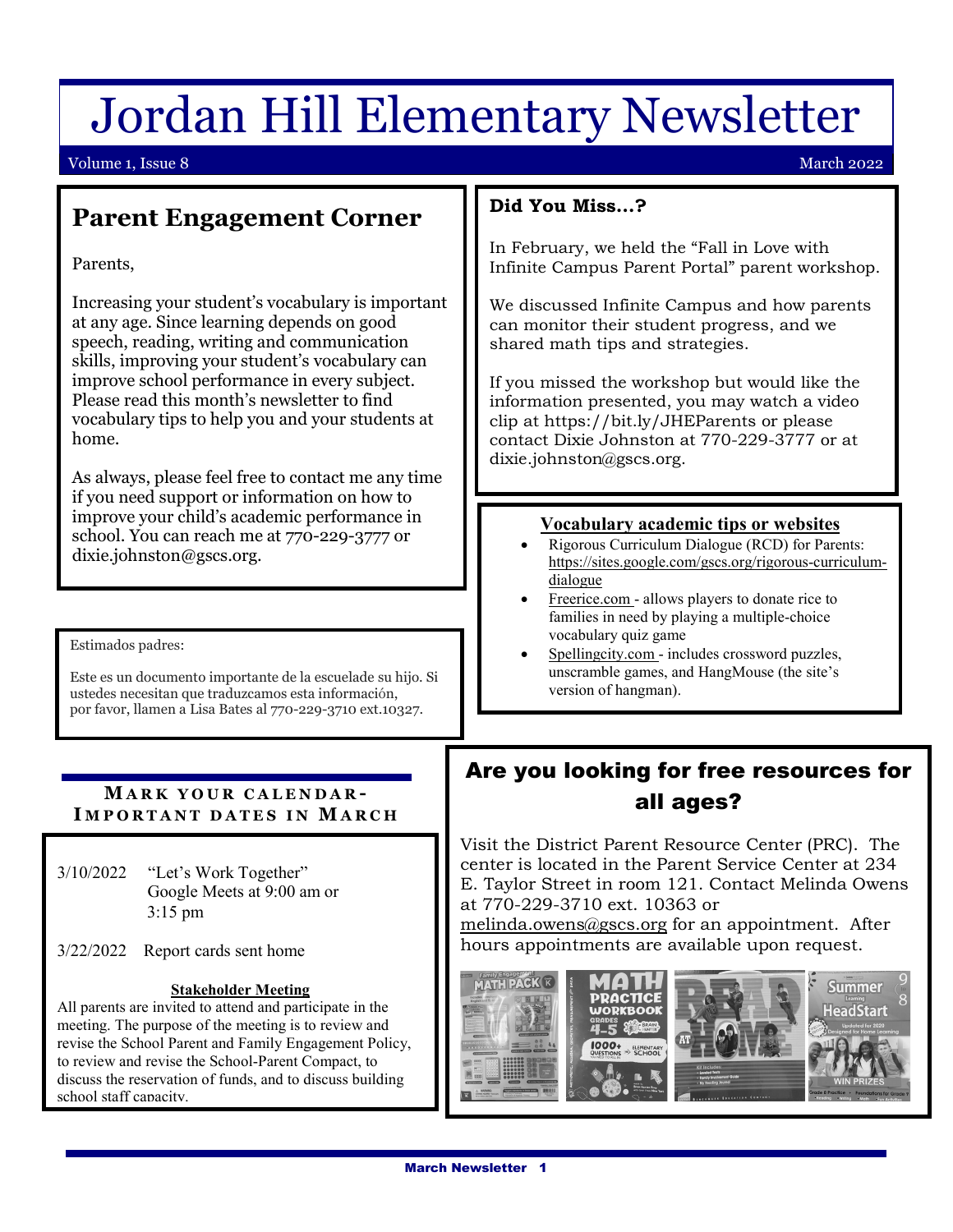### **Tips for Parents of Special Education Students**

• Organize all paperwork

In the world of special education, there are lots of meetings, paperwork and documentation to maintain. Keep a family calendar of school events, special education meetings and conferences.

• Review your child's current Individualized Education Plan (IEP)

The IEP is the cornerstone of your child's educational program so it is important that you have a clear understanding of the plan. Contact your child's teacher if you have any questions.

• Attend school events

Take advantage of all parent engagement events and resources offered to help promote academic achievement at home.

## **Eight Ways to Improve Your Child's Vocabulary**

- Make conversation a priority
- Encourage students to read
- Play word games
- Write for pleasure
- Introduce a new word each day

**\*The listed resources in this newsletter are not endorsed by GSCS but offered as possible tools that families may utilize.**



Content experts at the Georgia Department of Education have developed Digital Learning Plans for parents. These Georgia Standards of Excellence-based plans were specifically designed as support for parents who are working tirelessly to provide students with quality content. For more information, please visit [https://www.gpb.org/education/learn/k-12-learning-plans.](https://www.gpb.org/education/learn/k-12-learning-plans)





**V ISIT THE P ARENT E NGAGEMENT P AGE ON THE SCHOOL WE BSITE AND CHECK OUT THE** 

**GREAT RESOURCES FOR FAMILIES** 

#### **HTTPS :// BIT . L Y /JHEP ARENTS**